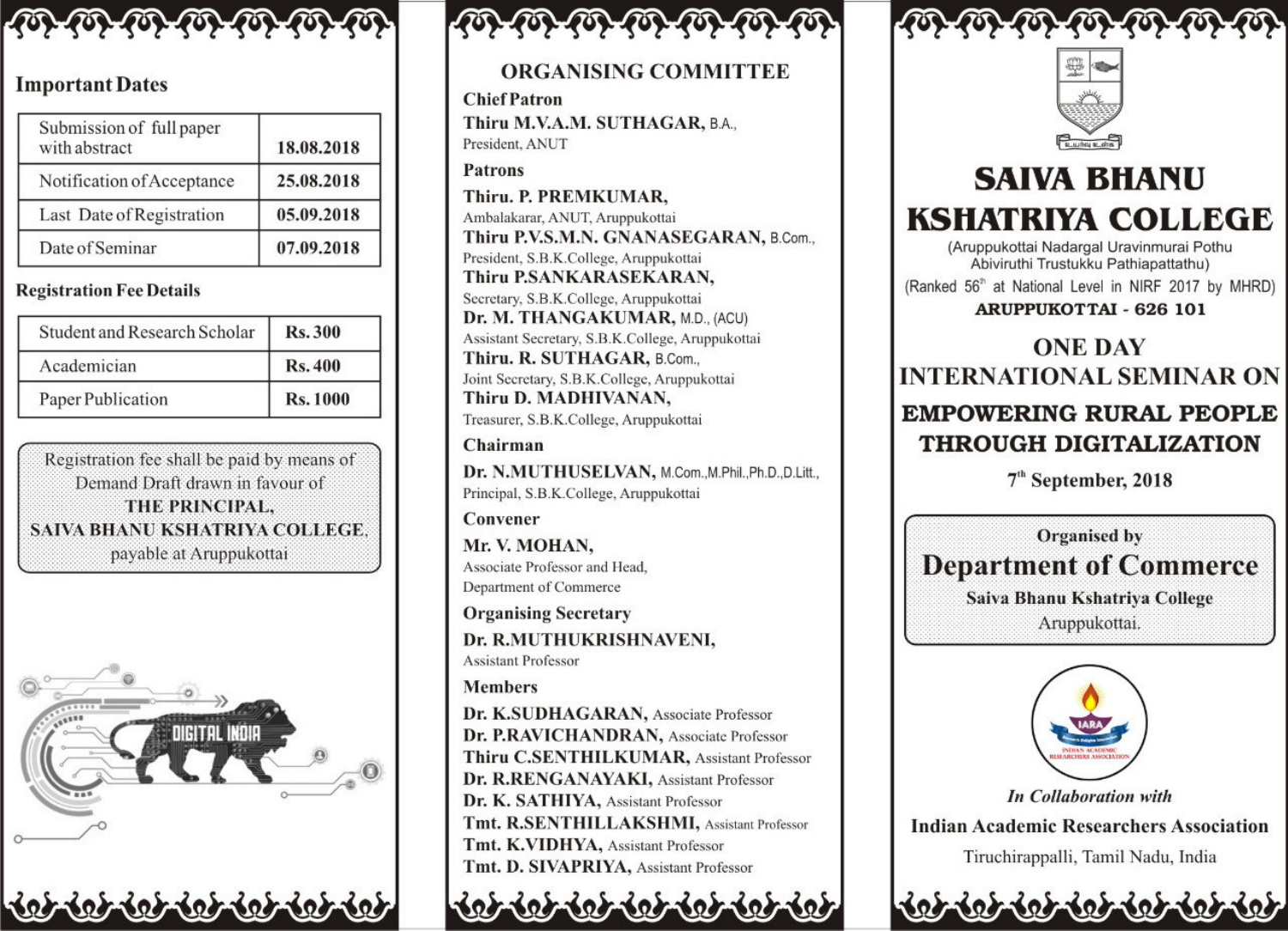

#### **ABOUT COLLEGE**

Each soul is potentially divine and the aim of education is to manifest the divinity within. Aruppukottai Nadargal Uravinmurai Pothu Abiviruthi Trust has been serving the cause of education since 1889. Having served the cause of Secondary Education for well over a century, the leaders thought it fit to extend their munificence to Collegiate Education also. Then they founded the Saiva Bhanu Kshatriya College in 1970. As the local Girls sought higher education elsewhere year after year, it was felt necessary to introduce Co-education from 1986-1987, thus completing the dreams of the founders. The college offers thirteen UG courses, seven PG courses, three M.Phil. courses and two Ph.D. courses.

#### **ABOUT THE DEPARTMENT**

The department of commerce has grown remarkably right from its inception in 1970. The department offers Under Graduate and Post graduate courses in commerce. It also offers M.Phil., as a self-supporting programme since 2007-2008. The department has been recognized as Research Center to offer Ph.D. in Commerce (Full-time and Part-time) since 2013-2014.

#### **ABOUT THE SEMINAR**

The launch of Digital India programme, salient features of which were announced on 1st July, 2015 at the commencement of Digital India Week, is a laudable initiative of the Government of India. Its mission is to "transform India into a digitally empowered society and knowledge economy" and one of its main aims is "to bridge the

# 



connectivity gap between rural and urban areas" of the country. The purpose of Digital India is to create increased internet connectivity which means that even rural people and small scale businesses will have an outreach that surpasses limitations of every kind. The vision is to create a digitalized country that welcomes a whole new world full of untapped potentials besides making way for investments in many niche industries and furthermore possibilities for the technology sector. Digital India programme has launched many schemes that focus on the empowerment of rural entrepreneurs of India. One of such schemes is enhancing Rural Entrepreneurship through Common Services Centres (CSCs).Rural entrepreneurs can get loan for setting up their CSCs under the Micro Units Development and Refinance Agency (MUDRA) Yojana. Another scheme for promoting rural entrepreneurship under Digital India Programme is through Internet Kiosks. Internet Kiosk is a kiosk with one or more computers, a tablet, Internet connection, with a web cam that can be set up in villages to be used as the hub of rural connectivity for providing education and training, information about agriculture and health care, employment news and market information. These cyber-kiosks can be run by local entrepreneurs thereby empowering the rural entrepreneurship.

The seminar is a forum of discussing the topic of Empowering Rural people through Digitalization with the object of analysing the various objectives of Digital India and the impact of Digitalization in rural Development.

# $60 - 60 - 60 - 60 - 60 - 60$

### **SUB-THEMES OF SEMINAR**

- $\triangleq$  Initiatives of Digital India
- ♦ Schemes of Digital India
- + Progress of Digital India
- $\triangle$  Development of Entrepreneurship
- $\triangleq$  Marketing Management
- ♦ Banking Management
- $+$  HRM
- $\triangleleft$  Transportation and Logistics
- $\triangleq$  Empowerment of Rural People
- $\triangleq$  Rural Entrepreneurship
- ← Rural Marketing
- $\triangle$  E-Governance
- $\triangle$  Any other Related topics

#### **Important Guidelines to Paper** presenters:

- $\triangle$  The participants are requested to send a copy of their research paper with abstract (not exceeding 6 pages 2000 words) in accordance with AMA format (Times New Roman, Font Size: 12, Line Spacing: 1.5)
- The author and co-author should register separately.
- + The Full Paper has to be sent to (both Soft and Hard Copy)
- Dr. R.Muthu Krishnaveni **Organizing Secretary Assistant Professor** Department of Commerce, Saiva Bhanu Kshatriya College, Aruppukottai Virudhunagar District, Tamil Nadu, India Cell: 9087557139 & 99425 57139 deptcomm.sbkc@gmail.com
	- $\triangleq$  The Selected papers will be published in a reputed Journal.

602-602-602-602-602-60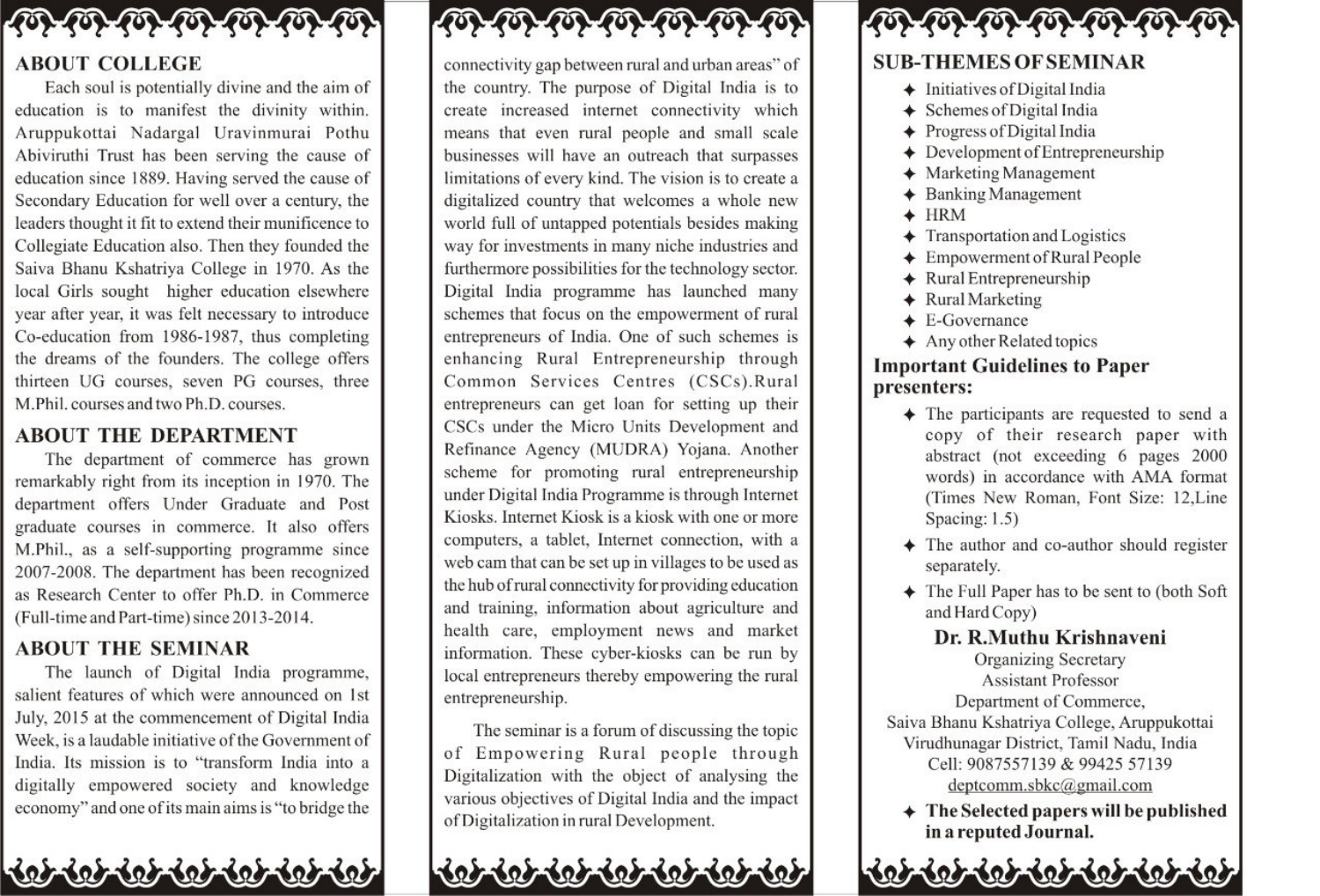|                                                    | (Aruppukottai Nadargal Uravinmurai Pothu Abiviruthi Trustukku Pathiyapatttathu) |           |
|----------------------------------------------------|---------------------------------------------------------------------------------|-----------|
|                                                    | (Ranked 56 <sup>th</sup> at National Level in NIRF 2017 by MHRD)                |           |
|                                                    | <b>ARUPPUKOTTAI-626101</b>                                                      |           |
|                                                    | <b>ONE DAY</b>                                                                  |           |
|                                                    | <b>INTERNATIONAL SEMINAR ON</b>                                                 |           |
|                                                    | <b>EMPOWERING RURAL PEOPLE THROUGH DIGITALIZATION</b>                           |           |
|                                                    | 07 September, 2018                                                              |           |
|                                                    | <b>REGISTRATION FORM</b>                                                        |           |
| Name                                               |                                                                                 |           |
|                                                    |                                                                                 |           |
| Designation                                        |                                                                                 |           |
| Institution                                        |                                                                                 |           |
| Title of the Paper                                 |                                                                                 |           |
| Address for Communication                          |                                                                                 |           |
|                                                    |                                                                                 |           |
|                                                    |                                                                                 |           |
|                                                    |                                                                                 |           |
|                                                    |                                                                                 |           |
| Mobile Number                                      |                                                                                 |           |
| Email ID                                           |                                                                                 |           |
| DD Number and Date                                 |                                                                                 |           |
|                                                    |                                                                                 |           |
| <b>Bank and Branch</b>                             |                                                                                 |           |
|                                                    |                                                                                 |           |
|                                                    |                                                                                 |           |
| Date:                                              |                                                                                 | Signature |
|                                                    |                                                                                 |           |
|                                                    |                                                                                 |           |
| (Photocopies of the registration form may be used) |                                                                                 |           |
|                                                    |                                                                                 |           |
|                                                    |                                                                                 |           |
|                                                    |                                                                                 |           |
|                                                    |                                                                                 |           |
|                                                    |                                                                                 |           |